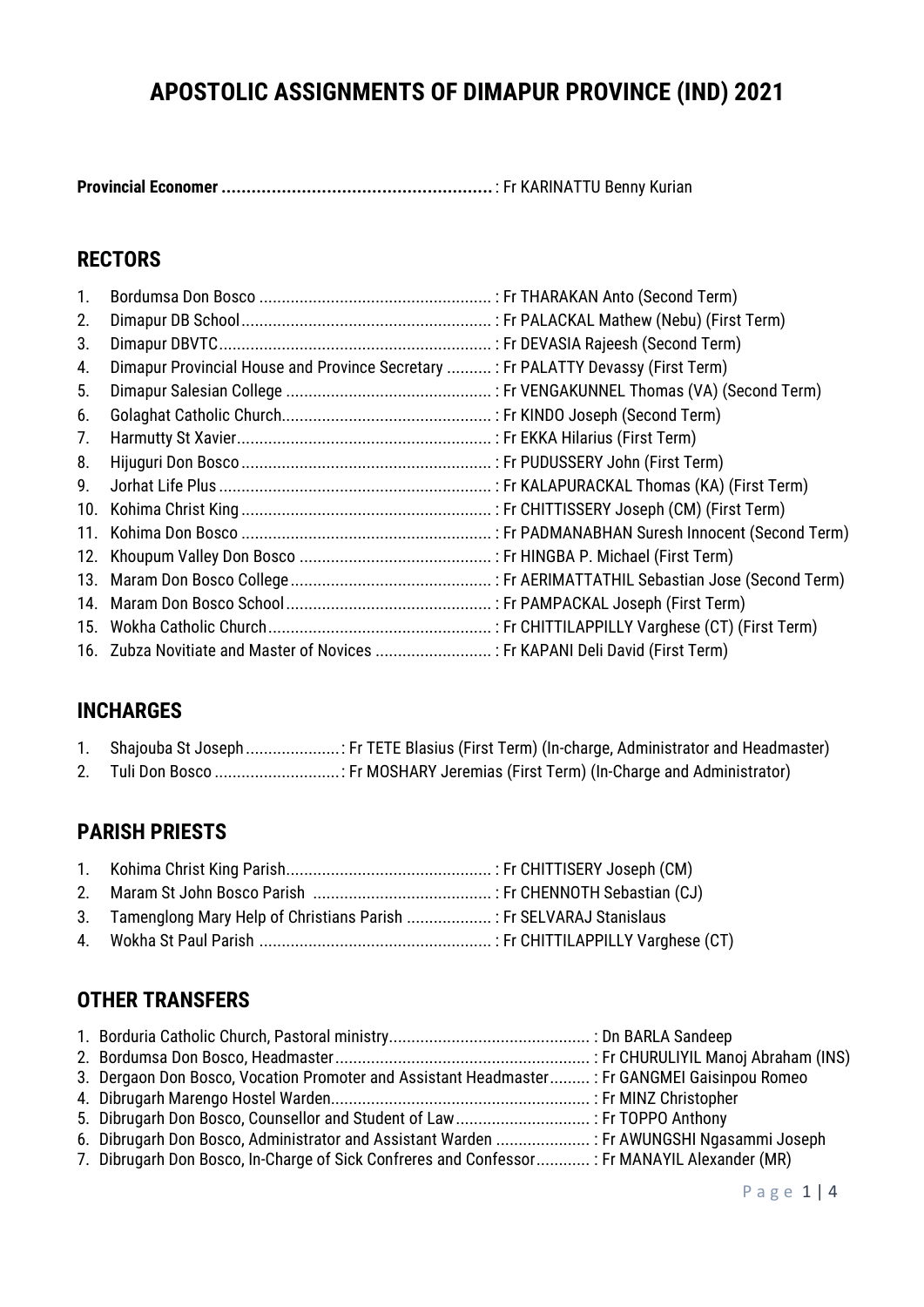| 8. Dibrugarh Don Bosco, Assistant Priest and Medical Treatment  : Fr PALATHINKAL Kuriakose                       |                                 |
|------------------------------------------------------------------------------------------------------------------|---------------------------------|
| 9. Dimapur Salesian College of Higher Education, Principal  : Fr PANÜ Paul                                       |                                 |
| 10. Dimapur Salesian Institute of Philosophy (Post Novitiate), Dean of Studies: Fr PHIMU Hriiyio Michael         |                                 |
| 11. Dimapur Salesian Institute of Philosophy (Post Novitiate), Librarian and In-Charge of Computer Centre: Fr    |                                 |
|                                                                                                                  | <b>CHALANGATTUCHERRY Mathew</b> |
|                                                                                                                  |                                 |
|                                                                                                                  |                                 |
|                                                                                                                  |                                 |
| 15. Dimapur BEd College Vice Rector, Lit. Animator, Counselling and Spiritual Direction: Fr MULAYINKAL Thomas    |                                 |
| 16. Doom Dooma Catholic Church, Headmaster and Counsellor : Fr KUJUR Surjit                                      |                                 |
| 17. Doom Dooma Catholic Church, Rector, Parish Priest, Counsellor (School) : Fr GURIA Nestor                     |                                 |
| 18. Doom Dooma Catholic Church, Principal of Junior College, APP, Administrator: Fr BAXLA Avay Kumar             |                                 |
|                                                                                                                  |                                 |
| 20. Golaghat Catholic Church, Assistant PP and Human Resource Development: Fr MECHERY Varghese (MD)              |                                 |
| 21. Golaghat Catholic Church, Vice Principal, Assistant Warden and APP: Fr SUMI Phuvito Emmanuel                 |                                 |
|                                                                                                                  |                                 |
| 23. Harmuty Catholic Church Assistant Parish Priest and PhD  : Fr LAKRA Bimal                                    |                                 |
| 24. Harmutty Catholic Church Boarding In-Charge and Assistant PP  : Fr PARAPILLY Jacob                           |                                 |
| 25. Hijuguri Don Bosco Province Delegate for DB Tech, Non-Formal and Administrator: BroVADAKKEVETTUVAZHIYIL      |                                 |
|                                                                                                                  | Sunny Joseph                    |
|                                                                                                                  |                                 |
| 27. Itanagar Parish, Director Youth Centre, Literacy Centre and Assistant PP .: Fr MINJ Sunny                    |                                 |
| 28. Itanagar Parish Pastoral Ministry, Youth Centre, Literacy Centre : Dn VARENGNAO Yursem David                 |                                 |
|                                                                                                                  |                                 |
|                                                                                                                  |                                 |
|                                                                                                                  |                                 |
| 32. Jorhat Life Plus, I-Card Assistant Director and Lecturer MSW College  : Fr MUNDU Santosh                     |                                 |
| 33. Jorhat Life Plus, Bosco Institute: DB Green Alliance, Counsellor and Teacher at BI: Fr Charuvila Andrew (PX) |                                 |
|                                                                                                                  |                                 |
|                                                                                                                  |                                 |
|                                                                                                                  |                                 |
|                                                                                                                  |                                 |
| 38. Kohima DB, Liturgical Animator and Computer Centre In-Charge  : Fr ANTHONY Christudoss                       |                                 |
| 39. Maram DB College, Vice Principal, Warden and Controller of Exams : Fr KERKETTA Shilanand                     |                                 |
| 40. Maram Don Bosco School, Rector and Administrator  : Fr PAMPACKAL Joseph                                      |                                 |
|                                                                                                                  |                                 |
|                                                                                                                  |                                 |
| 43. Palin DB, Assistant PP, Administrator and In-Charge of Chambang: Fr PAIKADA Manuel                           |                                 |
|                                                                                                                  |                                 |
| 45. Tinsukia Catholic Church, Headmaster, Counsellor and Assistant PP  : Fr IRUDAYARAJ Alexis Felix              |                                 |
| 46. Tinsukia Catholic Church, Assistant PP and Assistant Headmaste, PhD : Fr TOPPO Tarcisius                     |                                 |
|                                                                                                                  |                                 |
| 48. Wokha Don Bosco Vice Principal, Counsellor and Assistant Parish Priest.: Fr PFOZE Adani Mathew               |                                 |
|                                                                                                                  |                                 |
|                                                                                                                  |                                 |

- 1. Fr ANGOU Francis ..........................: Don Bosco Dergaon / Mission *ad gentes*
- 2. Fr AKKARAPATTY Jose (AD)...........: In Bangalore Province (INK)
- 3. Fr MATHEWS Jossy........................: Leave of Absence
- 4. Fr PALEY Jose ...............................: Don Bosco Provincial House Dimapur, Ongoing Formation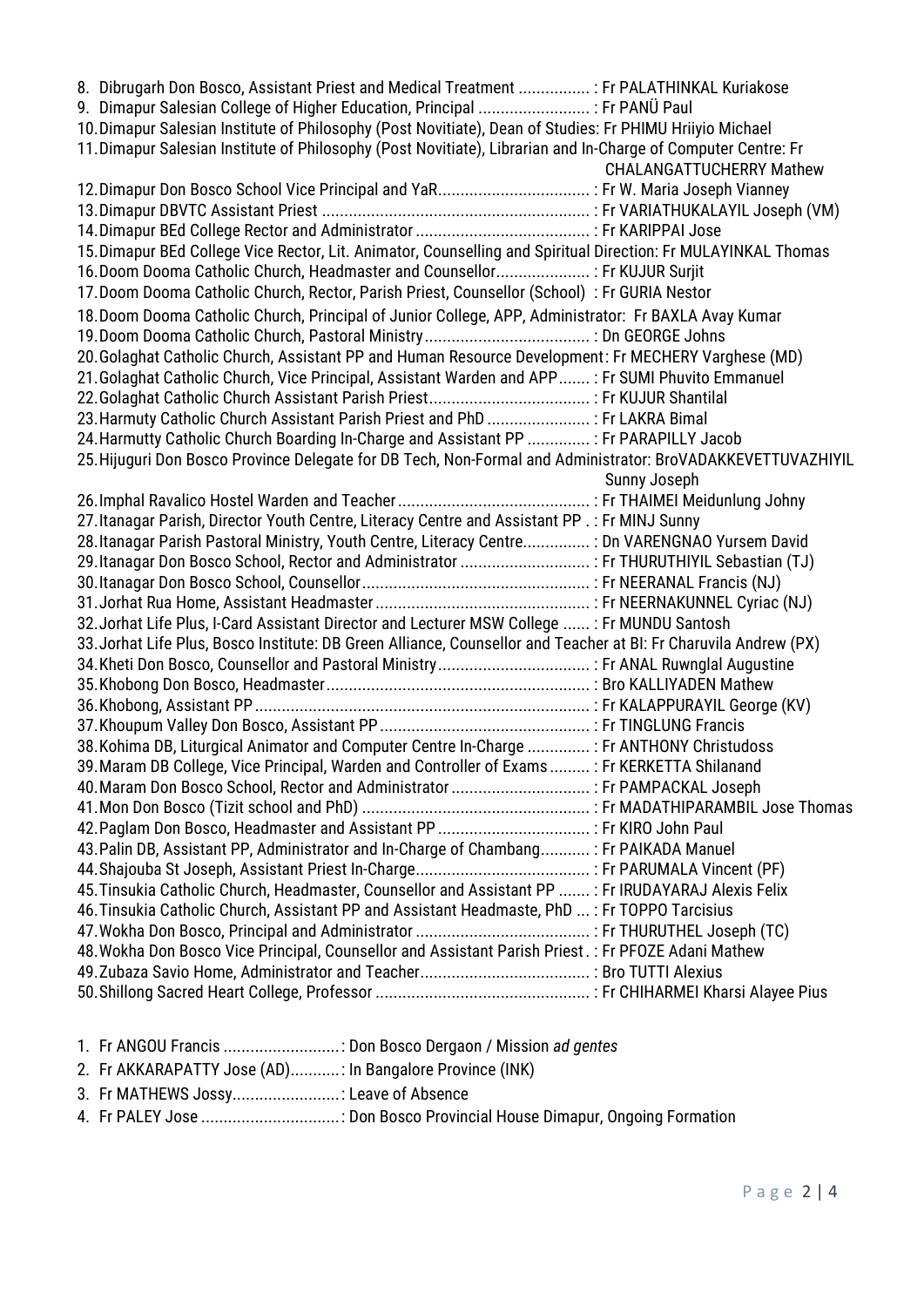## **APOSTOLIC ASSIGNMENTS OF CLERICS 2021**

| 9. Sirajuli Missionary Aspirantate  Cl SAPRIINA Pfolibo Samuel |  |
|----------------------------------------------------------------|--|
|                                                                |  |
|                                                                |  |

### **SPECIAL APPOINTMENTS OF LAY PERSONS**

|  | 1. Mrs Rajalakshmi Chowdhury Saikia: Supervisor, Don Bosco School Dibrugarh (ad experimentum) |
|--|-----------------------------------------------------------------------------------------------|
|  |                                                                                               |
|  |                                                                                               |
|  | experimentum)                                                                                 |
|  |                                                                                               |

### **STUDIES**

#### **PhD Philosophy**

1. Fr VARAKUKALAYIL Jerry ...................................: Dharmarm Vidya Kshetram, Bangalore

#### **MPh Nasik**

- 1. Cl CHOROSHUMEI Athishu Francis
- 2. Cl TIRKEY Avinash
- 3. Cl HUMTOSE Zabenthung Dominic John

#### **Theology KJC, Bangalore**

- 1. Cl KAPEO Timothy
- 2. Cl KUJUR Eleajar
- 3. Cl KHAMO Zhopa Charles
- 4. Cl TOPPO Binoy

#### **Theology SHC, Shillong**

- 1. Cl DAIKHO Mathew
- 2. Cl KUJUR Binoy
- 3. Cl KERKETTA Gregory
- 4. Cl SUSAI Amalraj
- 5. Cl WANGSU Wangbo George